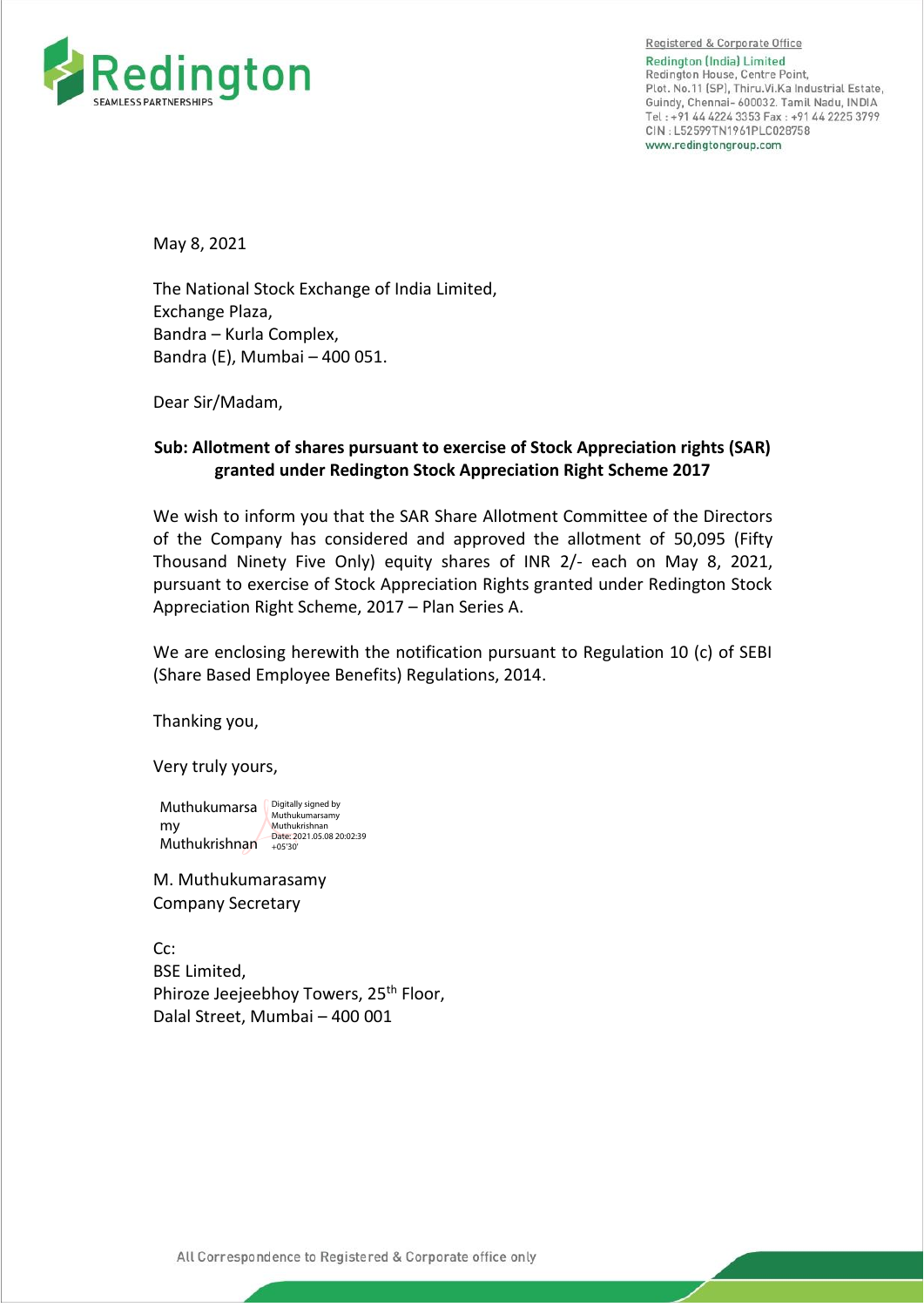

## **REGULATION 10(C) - FORMAT OF NOTIFICATION FOR ISSUE OF SHARES**

| S. No. | <b>PARTICULARS</b>                                                                                                                                          | <b>DETAILS</b>                                                                                                          |
|--------|-------------------------------------------------------------------------------------------------------------------------------------------------------------|-------------------------------------------------------------------------------------------------------------------------|
| 1.     | Company name and address of Registered<br>Office                                                                                                            | Redington (India) Limited<br>"Centre Point", Plot No. 11 (SP), Thiru Vi Ka<br>Industrial Estate, Guindy, Chennai 600032 |
| 2.     | Name of the Stock Exchanges on which the<br>company's shares are listed                                                                                     | National Stock Exchange of India Limited<br>and BSE Limited                                                             |
| 3.     | Filing date of the statement referred in<br>regulation 10(b) of the SEBI (Share Based<br>Employee Benefits) Regulations, 2014 with<br><b>Stock Exchange</b> | February 20, 2018                                                                                                       |
| 4.     | Filing Number, if any                                                                                                                                       | NSE: NSE/LIST/15284<br>$\bullet$<br>BSE: DCS/IPO/AJ/ESOP-<br>IP/2695/2017-18                                            |
| 5.     | Title of the Scheme pursuant to which<br>shares are issued, if any                                                                                          | Redington Stock Appreciation Right Scheme,<br>2017                                                                      |
| 6.     | Kind of security to be listed                                                                                                                               | <b>Equity Shares</b>                                                                                                    |
| 7.     | Par value of the shares                                                                                                                                     | INR 2/- per equity share                                                                                                |
| 8.     | Date of issue of shares                                                                                                                                     | May 8, 2021                                                                                                             |
| 9.     | Number of shares issued                                                                                                                                     | 50,095 equity shares                                                                                                    |
| 10.    | Share Certificate No., if applicable                                                                                                                        | <b>NA</b>                                                                                                               |
| 11.    | Distinctive number of the share, if applicable                                                                                                              | 40,03,39,273 to 40,03,89,367 (both<br>inclusive)                                                                        |
| 12.    | ISIN Number of the shares if issued in Demat                                                                                                                | INE891D01026                                                                                                            |
| 13.    | Exercise price per share                                                                                                                                    | INR 2/- per equity share                                                                                                |
| 14.    | Premium per share                                                                                                                                           | Not applicable                                                                                                          |
| 15.    | Total Issued shares after this issue                                                                                                                        | 38,92,69,367                                                                                                            |
| 16.    | Total Issued share capital after this issue                                                                                                                 | INR 77,85,38,734/-                                                                                                      |
| 17.    | Details of any lock-in on the shares                                                                                                                        | <b>NA</b>                                                                                                               |